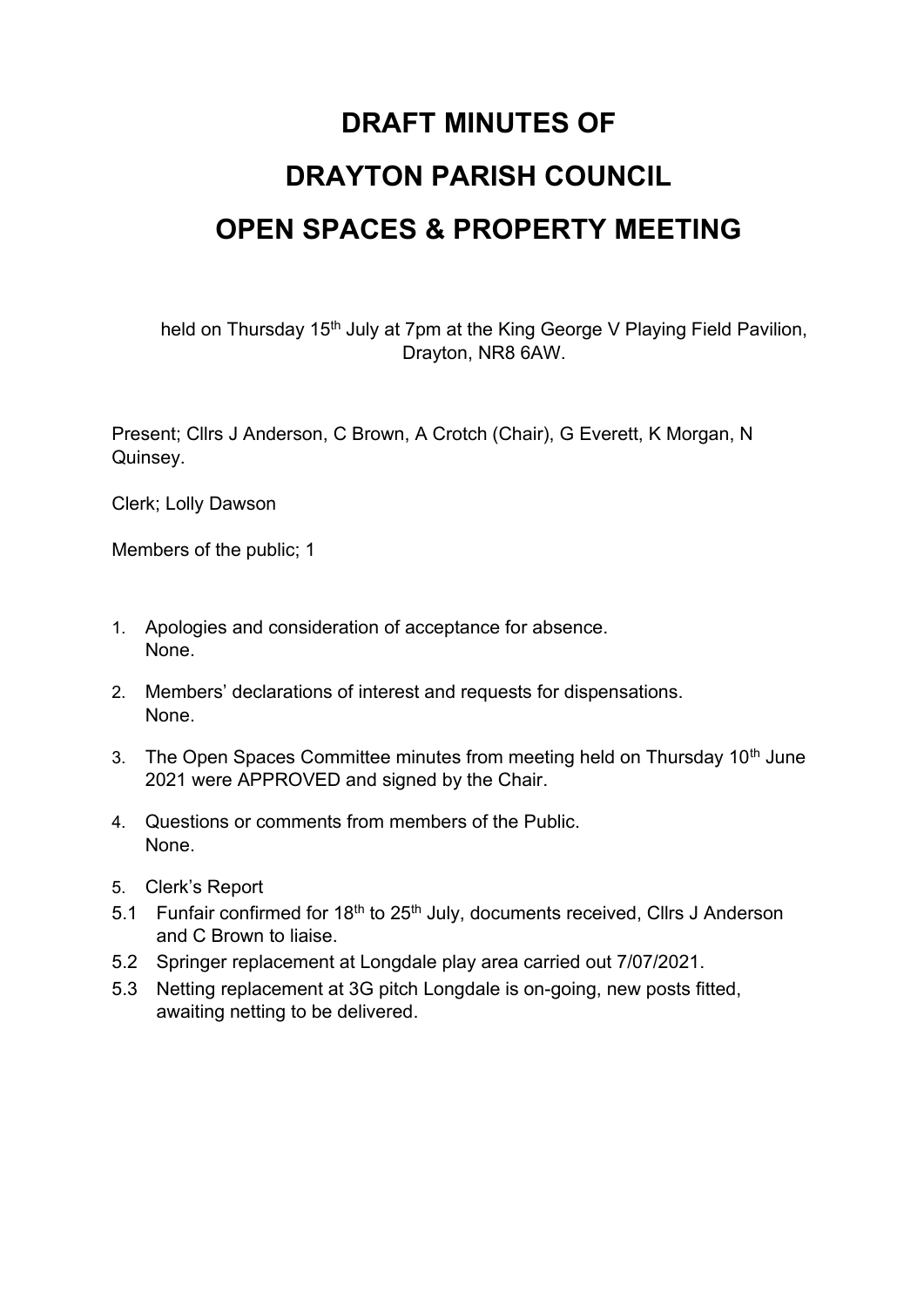- 6. The quotes for the CCTV upgrade were received, It was RESOLVED to recommend to full Council the TPI quotation of £6040.83 + VAT, subject to clarification of the necessary cabling / ducting. PROPOSED Cllr K Morgan, seconded Cllr J Anderson. Clerk to action.
- 7. The quotes for a new goal compound at Longdale were received, It was RESOLVED to accept the quotation from Rob Dix Builder Ltd of £3108.00 + VAT, PROPOSED Cllr G Everett, seconded Cllr K Morgan. £500.00 contribution from DYFC confirmed.
- 8. Vandalism and Anti-Social Behaviour at Longdale was reviewed, no further action at present.
- 9. The Clerk was requested to source 3 quotes for 3 x picnic benches at Longdale, with additional quotes for concrete, asphalt or mulch bases.
- 10. It was AGREED to permit food vans to use the Longdale car park to trade subject to the receipt of insurance documents. No access to facilities to be allowed.
- 11. The Annual Playground Inspections at Longdale, KGV & FCMP were received and considered, no further action required. Maintenance Operative undertaking all necessary small items.
- 12. The KGV pavilion building survey was received and considered. It was AGREED for Cllrs N Quinsey and C Brown to obtain estimates for a potential refurbishment or complete replacement of the KGV pavilion. Next Meeting.
- 13. The quotes for the repair and upgrade of the KGV pavilion roof were received, it was AGREED for Mr Ray Hickin (maintenance operative) and the Clerk to source 2 additional quotes for the necessary work including detail of the timescale of work.
- 14. It was RESOLVED for the Clerk to purchase a "Drayton Parish Council Offices" sign to be located at the entrance of the KGV playing field and the location to also be published on all noticeboards. PROPOSED Cllr C Brown, seconded Cllr A Crotch.
- 15. It was RESOLVED for a 2-bay noticeboard to be purchased and fitted at a suitable location on the KGV pavilion. PROPOSED Cllr J Anderson, seconded Cllr A Crotch.
- 16. It was RESOLVED for the Clerk to have delegated authority to source 3 quotes to repair the KGV car park with spend of up to £500.00, PROPOSED Cllr G Everett, seconded Cllr C Brown.